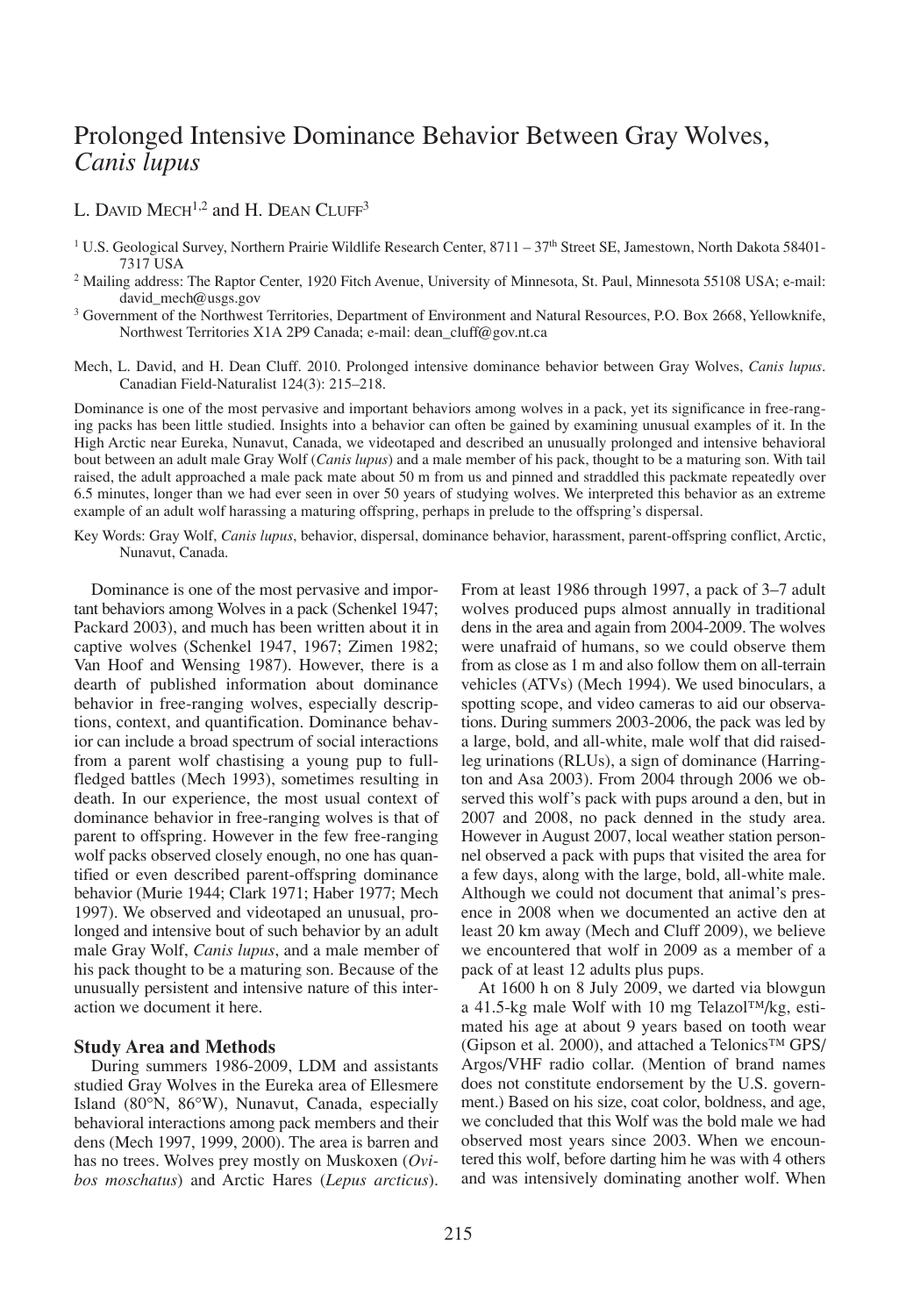we darted him his packmates remained in the immediate area until he recovered and left. We finished processing the wolf at about 1645 h and then observed him and his associates for the next 7.5 hr as he recovered, interacted with packmates, and traveled some 22 km toward the pack's den. On all-terrain vehicles (ATVs), we followed the wolves and observed and videotaped their behavior.

# **Results**

At 1930 hr, the radioed wolf appeared fully recovered and was able to walk normally upslope. At 2120 hr, he stood over (Mech 2001) a packmate assumed to be a male (Schenkel 1947), and pinned him (Goodman and Klinghammer 1990) about 50 m from us. During the next 6.5 minutes, the radioed wolf with tail vertical, stood over (Figure. 1), pinned (Figure 2), or held the other Wolf down (Figure. 3), or by straddling (Figure 4) or riding up (Figure 5) on it (Goodman and Klinghammer 1990) forced it down (Figure 6) for almost all of the 6.5 min. See http://www.youtube.com/ watch?v=wIRVpLaCDS0.

Although the 6.5 minutes of videotaped domination was the longest period of this type of interaction we observed during the 7 hr and 45 minutes that we watched this pack that day, it was only one of several such times we saw the radioed wolf behave similarly, including the time before we darted him. This domination was also directed towards at least two of the other four wolves in the group. (Note: the pack contained  $\geq$  12 adults including the collared male and ≥ 3 pups, all observed by homing in on the collared male by helicopter on 15 July.)

# **Discussion**

Dominant wolves, which are usually the adult parents of the pack (Mech 1999) commonly dominate offspring by forcing them to the ground. We have found no literature documenting how long such interactions typically last, but in our experience observing wolves over a 50-year period and close up during many summers (Mech 1993, 1997, 1999, 2000), such behavior generally ends in less than 30 seconds. Domination usually ends when the subjugated wolf jumps up. During the 6.5-min bout that we videotaped, the dominant animal forced the other back down each time it tried to rise.

All of our observations of this dominating behavior by the radioed wolf were made after we had drugged and radio-tagged him. Conceivably the length, persistence, and intensity of the behavior could be related to our handling him. However, when we first observed this wolf before darting him he was dominating one of his packmates intensively. We only observed this for about 10 seconds, for our approach interrupted that activity. However we believe that that incident is strong evidence that the observation we report here



FIGURE 1. A dominant, breeding male wolf stands over a subordinate on Ellesmere Island, Nunavut, Canada during July 2009.



FIGURE 2. A dominant, breeding male wolf pins a subordinate on Ellesmere Island, Nunavut, Canada during July 2009.



FIGURE 3. A dominant, breeding male wolf holds down a subordinate on Ellesmere Island, Nunavut, Canada during July 2009.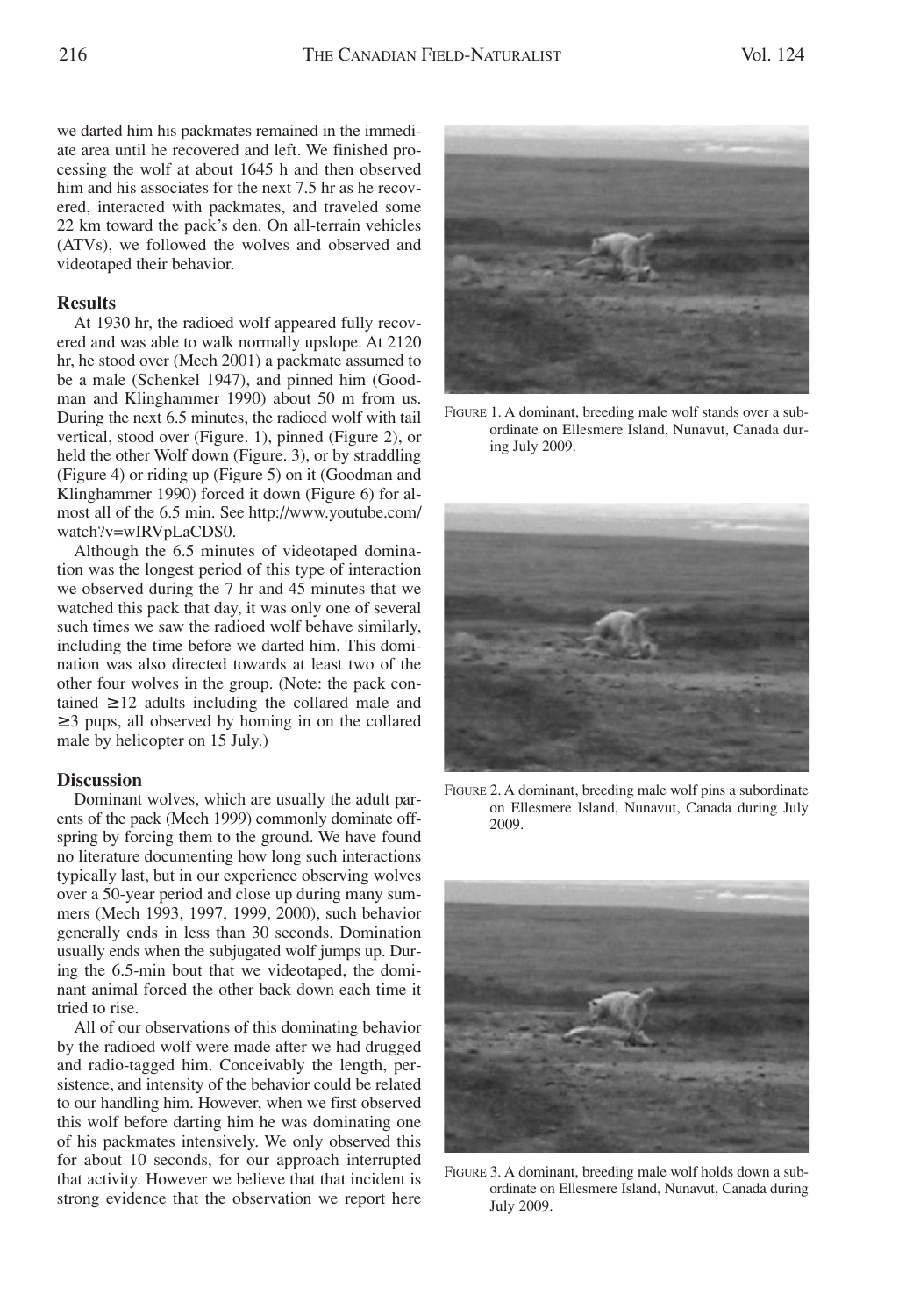

FIGURE 4. A dominant, breeding male wolf straddles a subordinate on Ellesmere Island, Nunavut, Canada during July 2009.



FIGURE 5. A dominant, breeding male wolf rides up on a subordinate on Ellesmere Island, Nunavut, Canada during July 2009.



FIGURE 6. A dominant breeding male wolf forces a subordinate wolf down on Ellesmere Island, Nunavut, Canada during July 2009.

was merely a continuation of his normal behavior, not a consequence of the drugging. However, even if the behavior had been affected by the drugging, this observation still is of interest, for no one has reported such prolonged dominating under any circumstance.

A possible explanation for the behavior we report is that it represents domination on the part of a parent wolf toward a maturing offspring that eventually leads to the dispersal of that offspring. Although pre-dispersal harassment of this length and intensity within a pack has not been documented before, frequent chasing of individual wolves attempting to remain, follow, or join wolf packs is not uncommon (Mech 1966), and actual fights between parent and same-sex offspring in captivity have been reported (Packard et al. 1985). All these observations including ours would fit a hypothesis that adult wolves sometimes harass maturing offspring until they leave the pack and disperse.

#### **Acknowledgments**

This research was funded by the U.S. Geological Survey. Atmospheric Environment Sciences of Canada and Polar Continental Shelf Project provided logistical support. C. Asa, F. Harrington, J. Way, and an anonymous referee suggestsed comments that improved the manuscript. This is PCSP/EPCP paper 05009.

## **Literature Cited**

- **Clark, K. R. F.** 1971. Food habits and behavior of the tundra wolf on central Baffin island. Ph.D. thesis. University of Toronto, Toronto, Ontario, Canada.
- **Gipson, P. S., W. Ballard, W. B. Nowak, R. M. Nowak,** and **L. D. Mech.** 2000. Accuracy and precision of estimating age of gray wolves by tooth wear. Journal of Wildlife Management 64: 752-758.
- **Goodmann, P. A.,** and **E. Klinghammer.** 1990. Wolf ethogram. Ethology Series Number 3. North American Wildlife Park, Battle Ground, Indiana.
- **Haber, G. C.** 1977. Socio-ecological dynamics of wolves and prey in a subarctic ecosystem. Ph.D. thesis. University of British Columbia, Vancouver, British Columbia, Canada. 824 pages.
- **Harrington, F. H.,** and **C. S. Asa.** 2003. Wolf communication. Pages 66-103 *in* Wolves, behavior, ecology, and conservation. *Edited by* L. D. Mech and L. Boitani, University of Chicago Press, Chicago, Illinois.
- **Mech, L. D.** 1966. The Wolves of Isle Royale. National Parks Fauna Series Number 7. U.S. Government Printing Office. 210 pages (Reprinted 2002. University of the Pacific, Honolulu, Hawaii).
- **Mech, L. D.** 1993. Details of a confrontation between two wild wolves. Canadian Journal of Zoology 71: 1900-1903.
- **Mech, L. D.** 1994. Regular and homeward travel speeds of arctic wolves. Journal of Mammalogy 75: 741-742.
- **Mech, L. D.** 1997. The Arctic wolf: Ten years with the pack. Voyageur Press, Stillwater, Minnesota. 144 pages.
- **Mech, L. D.** 1999. Alpha status, dominance, and division of labor in wolf packs. Canadian Journal of Zoology 77: 1196-1203.